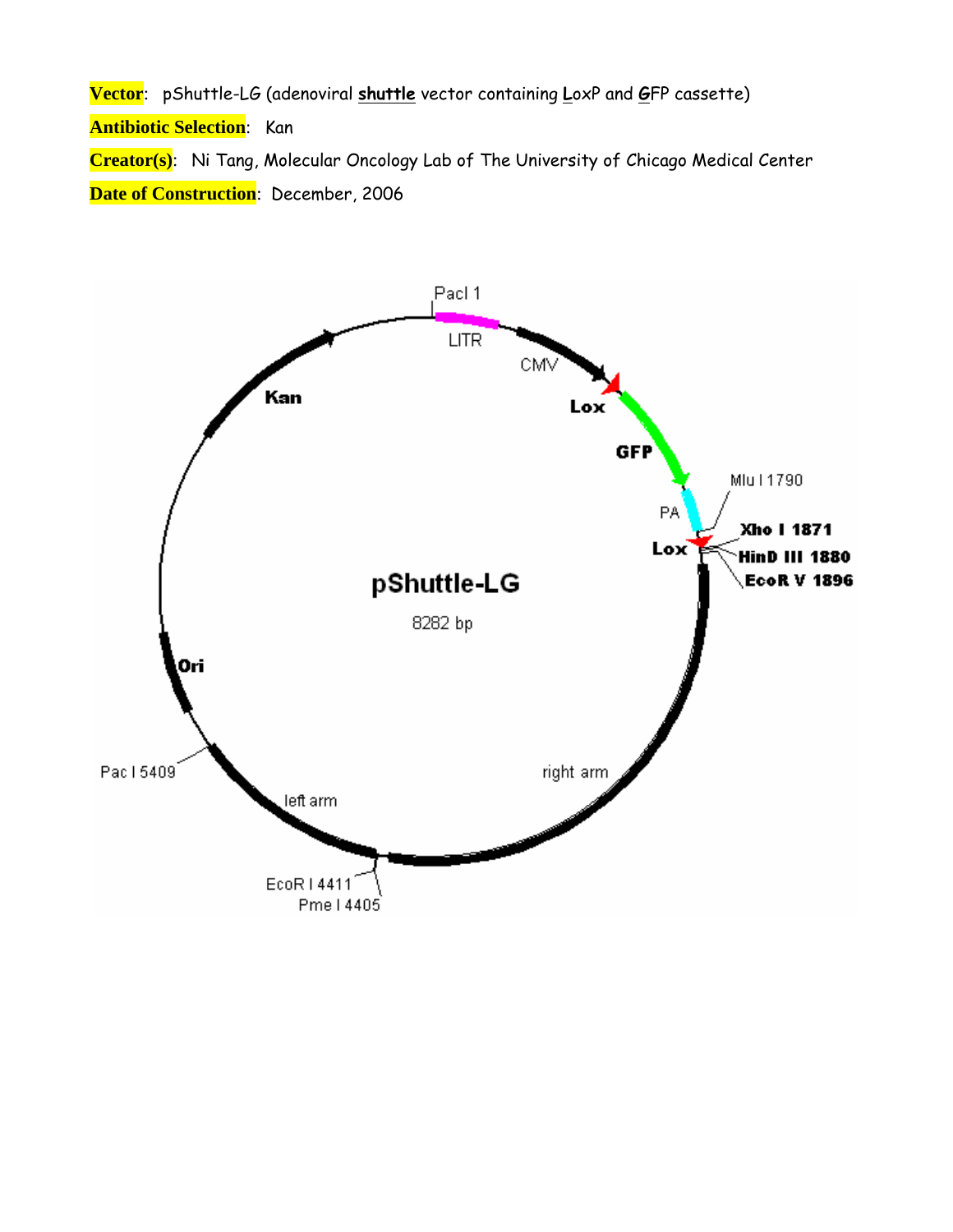## **pShuttle-LG Full-length Sequence and Restriction Sites**

| NNNTTAATTAANNNTCCCTTCCAGCTCTCCGCCCCTTTTGGATTGAAGCCAATATGATAATGAGGGGGTGGAGTTTGTGACGTGGCGCGGGGCGTGGGAACGG                                                                                                                                                        |
|----------------------------------------------------------------------------------------------------------------------------------------------------------------------------------------------------------------------------------------------------------------|
| GGCGGGTGACGTAGTAGTGTGGCGGAAGTGTGATGTTGCAAGTGTGGCGGAACACATGTAAGCGACGGATGTGGCAAAAGTGACGTTTTTGGTGTGCGCCGGT<br>GTACACAGGAAGTGACAATTTTCGCGCGGGTTTTAGGCGGATGTTGTAGTAAATTTGGGCGTAACCGAGTAAGATTTGGCCATTTTCGCGGGAAAACTGAATAA                                            |
| GAGGAAGTGAAATCTGAATAATTTTGTGTTACTCATAGCGCGTAANNNNTAATAGTAATCAATTACGGGGTCATTAGTTCATAGCCCATATATGGAGTTCCGC                                                                                                                                                        |
| GTTACATAACTTACGGTAAATGGCCCGCCTGGCTGACCGCCCAACGACCCCCGCCCATTGACGTCAATAATGACGTATGTTCCCATAGTAACGCCAATAGGGA                                                                                                                                                        |
| CTTTCCATTGACGTCAATGGGTGGAGTATTTACGGTAAACTGCCCACTTGGCAGTACATCAAGTGTATCATATGCCAAGTACGCCCCCTATTGACGTCAATGA<br>CGGTAAATGGCCCGCCTGGCATTATGCCCAGTACATGACCTTATGGGACTTTCCTACTTGGCAGTACATCTACGTATTAGTCATCGCTATTACCATGGTGATG                                             |
|                                                                                                                                                                                                                                                                |
| ATCAACGGGACTTTCCAAAATGTCGTAACAACTCCGCCCCATTGACGCAAATGGGCGGTAGGCGTGTACGGTGGGAGGTCTATATAAGCAGAGCTGGTTTAGT<br>GAACCGTCAGATCCGCTAG <mark>AGTTCG</mark> GCTATCCGATCATATTCAATAACCCTTAAT <mark>ATAACTTCGTATAATGTATGCTATACGAAGTTAT</mark> TAGGTCTGAAGAGG               |
| AGTTTACGTCCA GCCAAGCtct agCGCCACC <mark>a tg</mark> gtgagcaa gggcgaggag ctgttcaccg gggtggtgcc catcctggtc gagctggacg                                                                                                                                            |
| gcgacgtaaa cggccacaag ttcagcgtgt ccggcgaggg cgagggcgat gccacctacg gcaagctgac cctgaagttc atctgcacca                                                                                                                                                             |
| ccggcaaget geeegtgeee tggeeeaeee tegtgaeeae eetgaeetae ggegtgeagt getteageeg etaeeeegae eacatgaage<br>agcacgactt cttcaagtcc gccatgcccg aaggctacgt ccaggagcgc accatcttct tcaaggacga cggcaactac aagacccgcg                                                       |
| ccgaggtgaa gttcgagggc gacaccctgg tgaaccgcat cgagctgaag ggcatcgact tcaaggagga cggcaacatc ctggggcaca                                                                                                                                                             |
| agctggagta caactacaac agccacaacg tetatatcat ggccgacaag cagaagaacg gcatcaaggt gaacttcaag atccgccaca                                                                                                                                                             |
| acatcgagga cggcagcgtg cagctcgccg accactacca gcagaacacc cccatcggcg acggccccgt gctgctgccc gacaaccact                                                                                                                                                             |
| acctgagcac ccagtccgcc ctgagcaaag accccaacga gaagcgcgat cacatggtcc tgctggagtt cgtgaccgcc gccgggatca                                                                                                                                                             |
| ctctcggcat ggacgagctg                                                                                                                                                                                                                                          |
| tacaag <mark>taa</mark> cTGACTAGGCGCGTGATCCGGAACCCTTAAT <mark>ATAACTTCGTATAATGTATGCTATACGAAGTTAT</mark> TAGGTCCCTCGAAGAGGTTCACT <mark>CTCGAG</mark><br>CCTAAGCTTCTAGATAAGATATCCGATCCACCGGATCTAGATAACTGATCATAATCAGCCATACCACATTTGTAGAGGTTTTACTTGCTTTAAAAAACCTCCC |
| ACACCTCCCCCTGAACCTGAAACATAAAATGAATGCAATTGTTGTTGTTAACTTGTTATTGCAGCTTATAATGGTTACAAATAAAGCAATAGCATCACAAAT                                                                                                                                                         |
| TTCACAAATAAAGCATTTTTTTCACTGCATTCTAGTTGTGGTTTGTCCAAACTCATCAATGTATCTTAACGCNNNNTAAGGGTGGGAAAGAATATATAAGGTG                                                                                                                                                        |
| GGGGTCTTATGTAGTTTTGTATCTGTTTTGCAGCAGCCGCCGCCGCCATGAGCACCAACTCGTTTGATGGAAGCATTGTGAGCTCATATTTGACAACGCGCAT<br>GCCCCCATGGGCCGGGGTGCGTCAGAATGTGATGGGCTCCAGCATTGATGGTCGCCCCGTCCTGCCCGCAAACTCTACTACCTTGACCTACGAGACCGTGTCT                                             |
|                                                                                                                                                                                                                                                                |
| GTGCAGCTTCCCGTTCATCCGCCCGCGATGACAAGTTGACGGCTCTTTTGGCACAATTGGATTCTTTGACCCGGGAACTTAATGTCGTTTCTCAGCAGCTGTT                                                                                                                                                        |
| GTGTCTTGCTGTCTTTATTTAGGGGTTTTGCGCGCGCGGTAGGCCCGGGACCAGCGGTCTCGGTCGTTGAGGGTCCTGTGTATTTTTCCAGGACGTGGTAAA                                                                                                                                                         |
| GGTGACTCTGGATGTTCAGATACATGGGCATAAGCCCGTCTCTGGGGTGGAGGTAGCACCACTGCAGAGCTTCATGCTGCGGGGTGTTGTAGATGATCCA                                                                                                                                                           |
| GTCGTAGCAGGAGCGCTGGGCGTGGTGCCTAAAAATGTCTTTCAGTAGCAAGCTGATTGCCAGGGGCAGGCCCTTGGTGTAAGTGTTTACAAAGCGGTTAAGC                                                                                                                                                        |
| TGGGATGGGTGCATACGTGGGGATATGAGATGCATCTTGGACTGTATTTTTAGGTTGGCTATGTTCCCAGCCATATCCCTCCGGGGATTCATGTTGTGCAGAA                                                                                                                                                        |
| CCACCAGCACAGTGTATCCGGTGCACTTGGGAAATTTGTCATGTAGCTTAGAAGGAAATGCGTGGAAGAACTTGGAGACGCCCTTGTGACCTCCAAGATTTTC<br>CATGCATTCGTCCATAATGATGGCAATGGGCCCACGGGCGGCGGCCTGGGCGAAGATATTTCTGGGATCACTAACGTCATAGTTGTTCCAGGATGAGATCG                                               |
| TCATAGGCCATTTTTACAAAGCGCGGGGGGGGGGTGCCAGACTGCGGTATAATGGTTCCATCCGGCCCAGGGGCGTAGTTACCCTCACAGATTTGCATTTCCC                                                                                                                                                        |
| ACGCTTTGAGTTCAGATGGGGGGATCATGTCTACCTGCGGGGCGATGAAGAAAACGGTTTCCGGGGTAGGGGAGATCAGCTGGGAAGAAAGCAGGTTCCTGAG                                                                                                                                                        |
| CAGCTGCGACTTACCGCAGCCGGTGGGCCCGTAAATCACACCTATTACCGGGTGCAACTGGTAGTTAAGAGAGCTGCAGCTGCCGTCATCCCTGAGCAGGGGG                                                                                                                                                        |
| GCCACTTCGTTAAGCATGTCCCTGACTCGCATGTTTTCCCTGACCAAATCCGCCAGAAGGCGCTCGCCGCCCAGCGATAGCAGTTCTTGCAAGGAAGCAAAGT                                                                                                                                                        |
| TTTTCAACGGTTTGAGACCGTCCGCCGTAGGCATGCTTTTGAGCGTTTGACCAAGCAGTTCCAGGCGGTCCCACAGCTCGGTCACCTGCTCTACGGCATCTCG                                                                                                                                                        |
| ATCCAGCATATCTCCTCGTTTCGCGGGTTGGGGCGGCTTTCGCTGTACGGCAGTAGTCGGTGCTCCTCCAGACGGGCCAGGGTCATGTCTTTCCACGGGCGCA<br>GGGTCCTCGTCAGCGTAGTCTGGGTCACGGTGAAGGGGTGCGCTCCGGGCTGCGCGCTGGCCAGGGTGCGCTTGAGGCTGGTCCTGCTGGTGCTGAAGCGCTG                                             |
| CCGGTCTTCGCCCTGCGCGTCGGCCAGGTAGCATTTGACCATGGTGTCATAGTCCAGCCCCTCCGCGGCGTGGCCCTTGGCGCGAGCTTGCCCTTGGAGGAG                                                                                                                                                         |
| GCGCCGCACGAGGGGCAGTGCAGACTTTTGAGGGCGTAGAGCTTGGGCGCGAGAAATACCGATTCCGGGGAGTAGGCATCCGCGCCGCAGGCCCCGCAGACGG                                                                                                                                                        |
| TCTCGCATTCCACGAGCCAGGTGAGCTCTGGCCGTTCGGGGTCAAAAACCAGGTTTCCCCCATGCTTTTTGATGCGTTTCTTACCTCTGGTTTCCATGAGCCG                                                                                                                                                        |
| GTGTCCACGCTCGGTGACGAAAAGGCTGTCCGTGTCCCCGTATACAGACTNNNGTTTAAACGAATTCNNNATATAAAATGCAAGGTGCTGCTCAAAAAATCAG                                                                                                                                                        |
| GCAAAGCCTCGCGCAAAAAAGAAAGCACATCGTAGTCATGCTCATGCAGATAAAGGCAGGTAAGCTCCGGAACCACCACAGAAAAAGACACCATTTTTCTCTC                                                                                                                                                        |
| TAAGACGGACTACGGCCATGCCGGCGTGACCGTAAAAAAACTGGTCACCGTGATTAAAAAGCACCACCGACAGCTCCTCGGTCATGTCCGGAGTCATAATGTA                                                                                                                                                        |
| CCCCATAGGAGGTATAACAAAATTAATAGGAGAGAAAAACACATAAACACCTGAAAAACCCTCCTGCCTAGGCAAAATAGCACCCTCCCGCTCCAGAACAACA                                                                                                                                                        |
| TACAGCGCTTCACAGCGGCAGCCTAACAGTCAGCCTTACCAGTAAAAAAGAAAACCTATTAAAAAAACACCACTCGACACGGCACCAGCTCAATCAGTCACAG                                                                                                                                                        |
| TGTAAAAAAGGGCCAAGTGCAGAGCGAGTATATATAGGACTAAAAAATGACGTAACGGTTAAAGTCCACAAAAAACACCCAGAAAACCGCACGCGAACCTACG                                                                                                                                                        |
| CCCAGAAACGAAAAGCCAAAAAACCCACAACTTCCTCAAATCGTCACTTCCGTTTTCCCACGTTACGTAACTTCCCATTTTAAGAAAACTACAATTCCCAACAC                                                                                                                                                       |
| ATACAAGTTACTCCGCCCTAAAACCTACGTCACCCGCCCCGTTCCCACGCCCCGCGCCACGTCACAAACTCCACCCCCCTCATTATCATATTGGCTTCAATCCA                                                                                                                                                       |
| AAATAAGGTATATTATTGATGATNNNTTAATTAAGAATCCNNNCGGTGTGAAATACCGCACAGATGCGTAAGGAGAAAATACCGCATCAGGCGCTCTTCCGCT                                                                                                                                                        |
| CAGGAAAGAACATGTGAGCAAAAGGCCAGCAAAAGGCCAGGAACCGTAAAAAGGCCGCGTTGCTGGCGTTTTTCCATAGGCTCCGCCCCCCTGACGAGCATCA                                                                                                                                                        |
| CAAAAATCGACGCTCAAGTCAGAGGTGGCGAAACCCGACAGGACTATAAAGATACCAGGCGTTTCCCCCTGGAAGCTCCCTCGTGCGCTCTCCTGTTCCGACC                                                                                                                                                        |
| CTGCCGCTTACCGGATACCTGTCCGCCTTTCTCCCTTCGGGAAGCGTGGCGCTTTCTCATAGCTCACGCTGTAGGTATCTCAGTTCGGTGTAGGTCGTTCGCT                                                                                                                                                        |
| CCAAGCTGGGCTGTGTGCACGAACCCCCCGTTCAGCCCGACCGCTGCGCCTTATCCGGTAACTATCGTCTTGAGTCCAACCCGGTAAGACACGACTTATCGCC                                                                                                                                                        |
| ACTGGCAGCAGCACTGGTAACAGGATTAGCAGAGCGAGGTATGTAGGCGGTGCTACAGAGTTCTTGAAGTGGTGGCCTAACTACGGCTACACTAGAAGGACA                                                                                                                                                         |
| TTTGCAAGCAGCAGATTACGCGCAGAAAAAAGGATCTCAAGAAGATCCTTTGATCTTTTCTACGGGGTCTGACGCTCAGTGGAACGAAAACTCACGTTAAGG                                                                                                                                                         |
|                                                                                                                                                                                                                                                                |
| GACAGTTACCAATGCTTAATCAGTGAGGCACCTATCTCAGCGATCTGTCTATTTCGTTCATCCATAGTTGCCTGACTCCCCGTCGTGTAGATAACTACGATAC                                                                                                                                                        |
|                                                                                                                                                                                                                                                                |
|                                                                                                                                                                                                                                                                |
| GTTGNNNNAAAAAGGATCTTCACCTAGATCCTTTTCACGTAGAAAGCCAGTCCGCAGAAACGGTGCTGACCCCGGATGAATGTCAGCTACTGGGCTATCTGGA                                                                                                                                                        |
| CAAGGGAAAACGCAAGCGCAAAGAGAAAGCAGGTAGCTTGCAGTGGGCTTACATGGCGATAGCTAGACTGGGCGGTTTTATGGACAGCAAGCGAACCGGAATT<br>GCCAGCTGGGGCGCCCTCTGGTAAGGTTGGGAAGCCCTGCAAAGTAAACTGGATGGCTTTCTCGCCGCCAAGGATCTGATGGCGCAGGGGATCAAGCTCTGAT                                             |
| CAAGAGACAGGATGAGGATCGTTTCGCATGATTGAACAAGATGGATTGCACGCAGGTTCTCCGGCCGCTTGGGTGGAGAGGCTATTCGGCTATGACTGGGCAC                                                                                                                                                        |
|                                                                                                                                                                                                                                                                |
|                                                                                                                                                                                                                                                                |
| GCAAGACGAGGCAGCGCGCCTATCGTGGCTGGCCACGACGGCGTTCCTTGCGCAGCTGTGCTCGACGTTGTCACTGAAGCGGGAAGGGACTGGCTGCTATTG                                                                                                                                                         |
| GGCGAAGTGCCGGGGCAGGATCTCCTGTCATCTCACCTTGCTCCTGCCGAGAAAGTATCCATCATGGCTGATGCAATGCGGCGCTGCATACGCTTGATCCGG                                                                                                                                                         |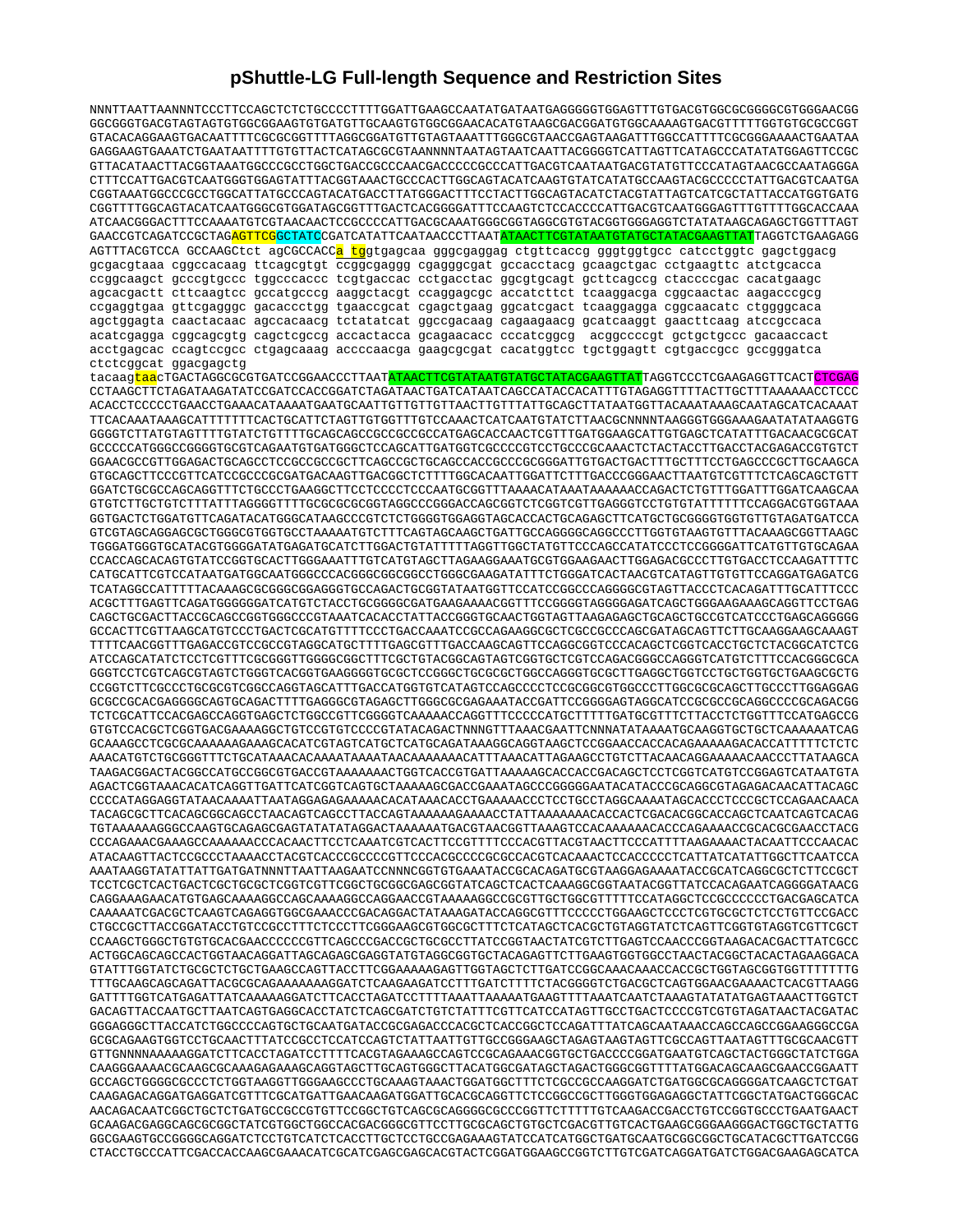GGGGCTCGCGCCAGCCGAACTGTTCGCCAGGCTCAAGGCGAGCATGCCCGACGGCGAGGATCTCGTCGTGACCCATGGCGATGCCTGCTTGCCGAATATCATG GTGGAAAATGGCCGCTTTTCTGGATTCATCGACTGTGGCCGGCTGGGTGTGGCGGACCGCTATCAGGACATAGCGTTGGCTACCCGTGATATTGCTGAAGAGC TTGGCGGCGAATGGGCTGACCGCTTCCTCGTGCTTTACGGTATCGCCGCTCCCGATTCGCAGCGCATCGCCTTCTATCGCCTTCTTGACGAGTTCTTCTGAAT TTTGTTAAAATTTTTGTTAAATCAGCTCATTTTTTAACCAATAGGCCGAAATCGGCAACATCCCTTATAAATCAAAAGAATAGACCGCGATAGGGTTGAGTGT TGTTCCAGTTTGGAACAAGAGTCCACTATTAAAGAACGTGGACTCCAACGTCAAAGGGCGAAAAACCGTCTATCAGGGCGATGGCCCACTACGTGAACCATCA CCCAAATCAAGTTTTTTGCGGTCGAGGTGCCGTAAAGCTCTAAATCGGAACCCTAAAGGGAGCCCCCGATTTAGAGCTTGACGGGGAAAGCCGGCGAACGTGG CGAGAAAGGAAGGGAAGAAAGCGAAAGGAGCGGGCGCTAGGGCGCTGGCAAGTGTAGCGGTCACGCTGCGCGTAACCACCACACCCGCGCGCTTAATGCGCCG NNNNNNNNNNNNNNNNNNNNN

| Unique enzymes in pShuttle-LG:     |                  |                        |             |         |      |                                                  |                 |             | 6340<br>7019 | 6738<br>7049 | 6739<br>7360 | 7002<br>7427 |
|------------------------------------|------------------|------------------------|-------------|---------|------|--------------------------------------------------|-----------------|-------------|--------------|--------------|--------------|--------------|
| Nde I<br>ECON I                    | CA`TA, TG        | CCTNN N, NNAGG         | 586<br>1858 |         |      |                                                  | AlwN I          | (6)         | 7606<br>2434 | 2592         | 2677         | 4398         |
| PaeR7 I                            | C`TCGA, G        |                        | 1871        |         |      |                                                  |                 |             | 6010         | 6806         |              |              |
| Xho I                              | $C$ TCGA, G      |                        | 1871        |         |      |                                                  | Apa I           | (2)         | 3247         | 3553         |              |              |
| HinD III                           | A AGCT, T        |                        | 1880        |         |      |                                                  | ApaL I          | (2)         | 3133         | 5908         |              |              |
| ECOR V                             | <b>GAT   ATC</b> |                        | 1896        |         |      |                                                  | Apo I           | (6)         | 257          | 2079         | 3144         | 4410         |
| Hpa I                              | <b>GTT   AAC</b> |                        | 2028        |         |      |                                                  |                 |             | 7847         | 7858         |              |              |
|                                    |                  |                        |             |         |      |                                                  | Ase I           | (4)         | 5            | 4886         | 5405         | 6659         |
| PflM I                             |                  | <b>CCAN, NNN NTGG</b>  | 2795        |         |      |                                                  | Ava I           | (4)         | 1871         | 2564         | 2744         | 4820         |
| BstX I                             |                  | <b>CCAN, NNNN NTGG</b> | 3234        |         |      |                                                  |                 |             |              |              |              |              |
| Bbs I                              | GAAGAC 8/12      |                        | 4036        |         |      |                                                  | Ava II          | (9)         | 1719         | 1850         | 2748         | 2772         |
| Bbv II                             | GAAGAC 7/11      |                        | 4037        |         |      |                                                  |                 |             | 3797         | 3938         | 4016         | 6625         |
| <b>Bst1107 I</b>                   | <b>GTA TAC</b>   |                        | 4390        |         |      |                                                  |                 |             | 7698         |              |              |              |
| Xca I                              | <b>GTA TAC</b>   |                        | 4390        |         |      |                                                  | Avr II          | (1)         | 4930         |              |              |              |
|                                    |                  |                        |             |         |      |                                                  | Ban I           | (11)        | 817          | 1098         | 2930         | 3351         |
| Pme I                              | CTTT AAAC        |                        | 4405        |         |      |                                                  |                 |             | 4142         | 5047         | 6435         | 6933         |
| ECOR I                             | G`AATT, C        |                        | 4410        |         |      |                                                  |                 |             | 7181         | 7216         | 8082         |              |
| Avr II                             | $C$ $CTAG$ , $G$ |                        | 4930        |         |      |                                                  |                 |             |              |              |              |              |
| BspH I                             | T CATG, A        |                        | 6314        |         |      |                                                  | Ban II          | (8)         | 2269         | 2326         | 2482         | 3247         |
| Psp1406 I                          | AA`CG, TT        |                        | 6713        |         |      |                                                  |                 |             | 3553         | 4272         | 7547         | 8120         |
| Eag I                              | C`GGCC, G        |                        | 7088        |         |      |                                                  | Bbe I           | (3)         | 4146         | 6937         | 7185         |              |
|                                    |                  |                        |             |         |      |                                                  | Bbs I           | (1)         | 4036         |              |              |              |
| Xma III                            | C`GGCC, G        |                        | 7088        |         |      |                                                  | Bbv I           | (21)        | 1314         | 1598         | 1605         | 2053         |
| Rsr II                             | CG GWC, CG       |                        | 7698        |         |      |                                                  |                 |             | 2227         | 2230         | 2422         | 2449         |
| Dra III                            | CAC, NNN GTG     |                        | 8045        |         |      |                                                  |                 |             |              |              |              |              |
| Number of enzymes = 22             |                  |                        |             |         |      |                                                  |                 |             | 2509         | 2601         | 3536         | 3552         |
|                                    |                  |                        |             |         |      |                                                  |                 |             | 3612         | 4135         | 4996         | 6013         |
|                                    |                  |                        |             |         |      |                                                  |                 |             | 6016         | 6222         | 7255         | 7297         |
|                                    |                  |                        |             |         |      |                                                  |                 |             | 7818         |              |              |              |
|                                    |                  |                        |             |         |      | The following enzymes do not cut in pShuttle-LG: | Bbv II          | (1)         | 4037         |              |              |              |
|                                    |                  |                        |             |         |      |                                                  | Bcl I           | (2)         | 1922         | 7023         |              |              |
| Acc65 I                            | Afl II           | Age I                  |             | Asc I   |      | Asp718                                           |                 |             |              |              |              | 2566         |
| BamH I                             | Bgl II           | Blp I                  |             | BsiC I  |      | BsiW I                                           | Bcn I           | (19)        | 1093         | 1747         | 2302         |              |
|                                    |                  |                        |             |         |      |                                                  |                 |             | 2567         | 2746         | 2747         | 3092         |
| <b>BstB</b> I                      | Bsu36 I          | Cla I                  |             | Eco72 I |      | Esp I                                            |                 |             | 3484         | 3574         | 3983         | 4209         |
| Fse I                              | Kpn I            | Mlu I                  |             | Nhe I   |      | Not I                                            |                 |             | 4822         | 4823         | 5975         | 6671         |
| Nru I                              | Pml I            | Pvu I                  |             | Sal I   |      | Sca I                                            |                 |             | 6790         | 7187         | 7347         |              |
| Sfi I                              | Spe I            | Spl I                  |             | Srf I   |      | Ssp I                                            | Bfa I           | (13)        | 944          | 1052         | 1787         | 1886         |
|                                    |                  |                        |             |         |      |                                                  |                 |             |              |              |              |              |
|                                    |                  |                        |             |         |      |                                                  |                 |             | 1913         | 2114         | 4931         | 6089         |
|                                    |                  |                        |             |         |      |                                                  |                 |             | 6342         | 6677         | 6741         | 6883         |
| pShuttle-LG: sites sorted by name: |                  |                        |             |         |      |                                                  |                 |             | 8196         |              |              |              |
|                                    |                  |                        |             |         |      |                                                  | Bgl I           | (7)         | 442          | 564          | 635          | 2626         |
| Aat II                             | (4)              | 477                    | 530         | 613     | 799  |                                                  |                 |             | 4678         | 6607         | 8265         |              |
| Acc I                              | (2)              | 3451                   | 4389        |         |      |                                                  | Bpm I           | (5)         | 1507         | 1747         | 2310         | 4939         |
|                                    |                  |                        |             |         |      |                                                  |                 |             |              |              |              |              |
| Aci I                              | (107)88          |                        | 106         | 126     | 151  |                                                  |                 |             | 6557         |              |              |              |
|                                    |                  | 233                    | 243         | 294     | 410  |                                                  | Bsa I           | (5)         | 2374         | 2762         | 3738         | 4250         |
|                                    |                  | 438                    | 450         | 464     | 631  |                                                  |                 |             | 6548         |              |              |              |
|                                    |                  | 722                    | 755         | 859     | 880  |                                                  | BsaA I          | (6)         | 692          | 3025         | 5237         | 6755         |
|                                    |                  | 941                    | 1281        | 1322    | 1389 |                                                  |                 |             | 7486         | 8045         |              |              |
|                                    |                  | 1428                   | 1566        | 1679    | 1739 |                                                  | BsaB I          | (3)         | 1927         | 2689         | 7041         |              |
|                                    |                  |                        |             |         |      |                                                  |                 |             |              |              |              | 796          |
|                                    |                  | 1742                   | 2222        | 2225    | 2228 |                                                  | <b>BsaH I</b>   | (8)         | 474          | 527          | 610          |              |
|                                    |                  | 2354                   | 2417        | 2420    | 2423 |                                                  |                 |             | 3190         | 4143         | 6934         | 7182         |
|                                    |                  | 2432                   | 2444        | 2448    | 2450 |                                                  | BsaJ I          | (37)        | 712          | 1061         | 1091         | 1231         |
|                                    |                  | 2482                   | 2513        | 2517    | 2647 |                                                  |                 |             | 1394         | 1418         | 1473         | 2293         |
|                                    |                  | 2736                   | 2754        | 2882    | 3000 |                                                  |                 |             | 2300         | 2448         | 2564         | 2744         |
|                                    |                  | 3253                   | 3256        | 3341    | 3345 |                                                  |                 |             | 2966         | 2978         | 3090         | 3247         |
|                                    |                  | 3362                   | 3458        | 3538    | 3677 |                                                  |                 |             | 3260         | 3384         | 3385         | 3482         |
|                                    |                  |                        |             |         |      |                                                  |                 |             |              |              |              |              |
|                                    |                  | 3694                   | 3752        | 3795    | 3856 |                                                  |                 |             | 3910         | 3926         | 3997         | 4078         |
|                                    |                  | 3866                   | 4102        | 4104    | 4146 |                                                  |                 |             | 4102         | 4114         | 4132         | 4207         |
|                                    |                  | 4222                   | 4227        | 4236    | 4565 |                                                  |                 |             | 4733         | 4820         | 4821         | 4930         |
|                                    |                  | 4837                   | 4951        | 4981    | 5156 |                                                  |                 |             | 5754         | 6787         | 6991         | 7345         |
|                                    |                  | 5288                   | 5309        | 5327    | 5434 |                                                  |                 |             | 7614         |              |              |              |
|                                    |                  | 5460                   | 5477        | 5520    | 5527 |                                                  | BsaW I          | (9)         | 1799         | 1906         | 3129         | 4517         |
|                                    |                  | 5548                   | 5639        | 5667    | 5794 |                                                  |                 |             | 4744         | 5800         | 5947         | 6915         |
|                                    |                  |                        |             |         |      |                                                  |                 |             |              |              |              |              |
|                                    |                  | 5813                   | 5934        | 6044    | 6179 |                                                  |                 |             | 7213         |              |              |              |
|                                    |                  | 6188                   | 6550        | 6641    | 6769 |                                                  | BseR I          | (5)         | 1043         | 1093         | 3836         | 4152         |
|                                    |                  | 6892                   | 6988        | 7091    | 7154 |                                                  |                 |             | 4722         |              |              |              |
|                                    |                  | 7248                   | 7312        | 7413    | 7416 |                                                  | Bsg I           | (7)         | 1191         | 1288         | 1612         | 2516         |
|                                    |                  | 7656                   | 7696        | 7701    | 7751 |                                                  |                 |             | 3126         | 4181         | 5107         |              |
|                                    |                  | 7767                   | 7793        | 7935    | 8074 |                                                  | BsiE I          | (6)         | 2764         | 4811         | 5510         | 5934         |
|                                    |                  | 8189                   | 8216        | 8244    |      |                                                  |                 |             | 7091         | 8078         |              |              |
|                                    |                  |                        |             |         |      |                                                  |                 |             |              |              |              |              |
| Afl III                            | (3)              | 158                    | 4557        | 5594    |      |                                                  | <b>BSiHKA I</b> | (9)         | 1672         | 2239         | 2269         | 3137         |
| Aha II                             | (8)              | 474                    | 527         | 610     | 796  |                                                  |                 |             | 3897         | 4272         | 5912         | 7295         |
|                                    |                  | 3190                   | 4143        | 6934    | 7182 |                                                  |                 |             | 7485         |              |              |              |
| Ahd I                              | (2)              | 2754                   | 6487        |         |      |                                                  | Bsm I           | (4)         | 2016         | 2109         | 3219         | 4250         |
| Alu I                              | (47)             | 25                     | 918         | 1049    | 1083 |                                                  | BsmA I          | $(11)$ 785  |              | 2375         | 2399         | 2761         |
|                                    |                  | 1116                   | 1188        | 1221    | 1437 |                                                  |                 |             | 2845         | 3182         | 3739         | 4249         |
|                                    |                  |                        |             |         |      |                                                  |                 |             |              |              |              |              |
|                                    |                  | 1485                   | 1596        | 1770    | 1882 |                                                  |                 |             | 4843         | 6549         | 7025         |              |
|                                    |                  | 2044                   | 2267        | 2500    | 2592 |                                                  | BsmB I          | (2)         | 2846         | 3181         |              |              |
|                                    |                  | 2872                   | 2958        | 3008    | 3158 |                                                  | BsmF I          | (9)         | 527          | 678          | 846          | 1836         |
|                                    |                  | 3500                   | 3527        | 3597    | 3603 |                                                  |                 |             | 2761         | 3630         | 3783         | 4367         |
|                                    |                  | 3806                   | 4126        | 4183    | 4270 |                                                  |                 |             | 7333         |              |              |              |
|                                    |                  | 4515                   | 4730        | 5054    | 5536 |                                                  | BsoF I          | $(68)$ 1222 |              | 1281         | 1303         | 1587         |
|                                    |                  |                        |             |         |      |                                                  |                 |             |              |              |              |              |
|                                    |                  | 5762                   | 5852        | 5898    | 6155 |                                                  |                 |             | 1594         | 1645         | 1648         | 1742         |
|                                    |                  | 6676                   | 6803        | 6856    | 6882 |                                                  |                 |             | 2042         | 2216         | 2219         | 2222         |
|                                    |                  | 6928                   | 7019        | 7288    | 7746 |                                                  |                 |             | 2225         | 2228         | 2411         | 2420         |
|                                    |                  | 7875                   | 8093        | 8132    |      |                                                  |                 |             | 2423         | 2432         | 2435         | 2438         |
| Alw I                              | $(25)$ 933       |                        | 1558        | 1755    | 1792 |                                                  |                 |             | 2498         | 2590         | 2880         | 3254         |
|                                    |                  | 1896                   | 1916        | 2605    | 2697 |                                                  |                 |             | 3257         | 3525         | 3528         | 3541         |
|                                    |                  | 2896                   | 3287        | 3450    | 3828 |                                                  |                 |             | 3598         | 3601         | 3604         | 3694         |
|                                    |                  |                        |             |         |      |                                                  |                 |             |              |              |              |              |
|                                    |                  | 6156                   | 6242        | 6242    | 6339 |                                                  |                 |             | 3867         | 3986         | 4037         | 4105         |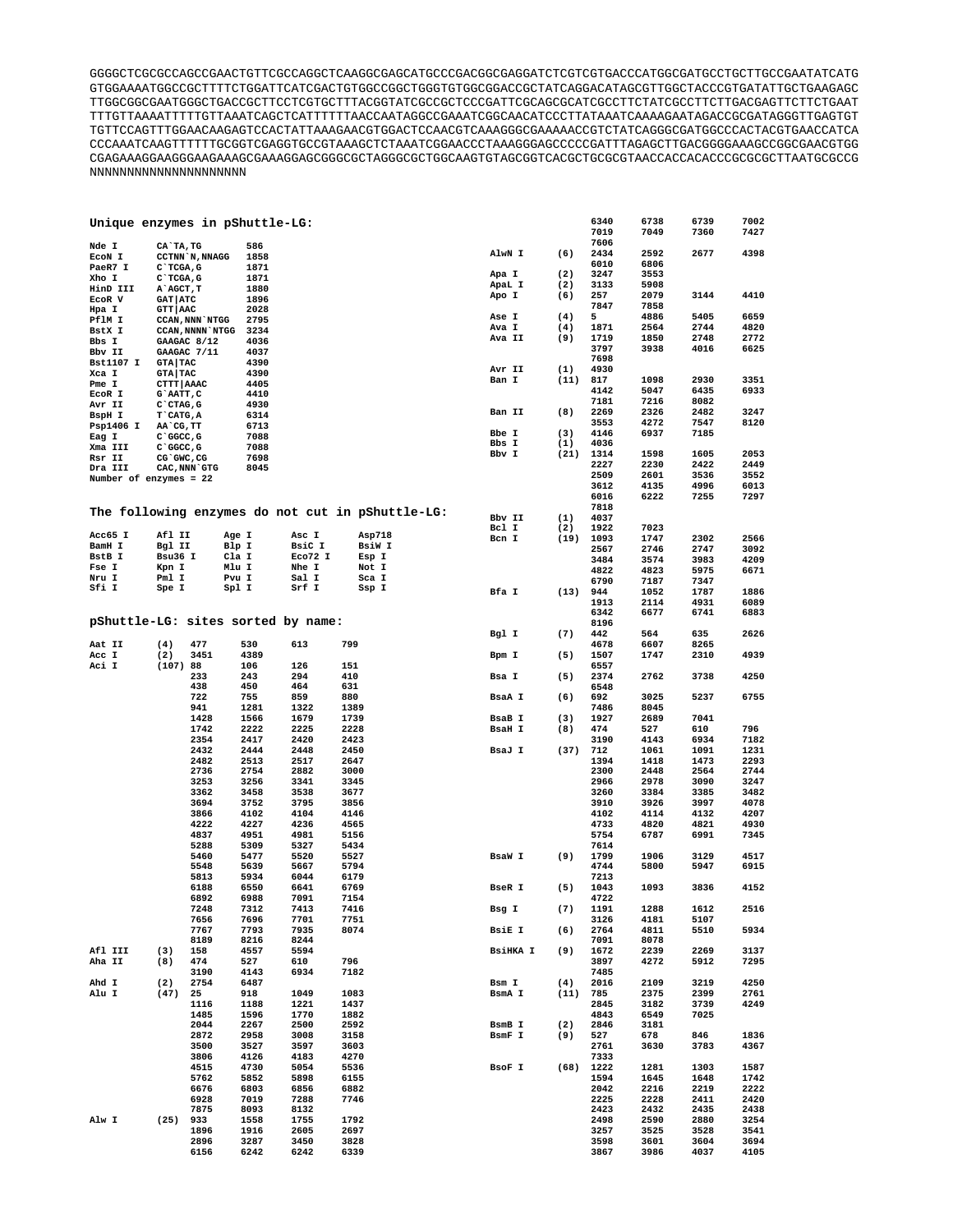|                  |      | 4124 | 4146 | 4227 | 4436 | Eco57 I   | (10) | 1043 | 1215 | 1261 | 1458 |
|------------------|------|------|------|------|------|-----------|------|------|------|------|------|
|                  |      | 4982 | 4985 | 5500 | 5518 |           |      | 2412 | 2643 | 4049 | 6141 |
|                  |      | 5521 | 5639 | 5794 | 5937 |           |      | 7327 | 7759 |      |      |
|                  |      | 6002 | 6005 | 6211 | 6539 | ECON I    | (1)  | 1858 |      |      |      |
|                  |      | 6988 | 7091 | 7143 | 7154 | EC00109 I | (5)  | 1850 | 2772 | 2975 | 3938 |
|                  |      | 7244 | 7249 | 7286 |      |           |      | 4232 |      |      |      |
|                  |      |      |      |      | 7327 |           |      |      |      |      |      |
|                  |      | 7414 | 7417 | 7420 | 7656 | ECOR I    | (1)  | 4410 |      |      |      |
|                  |      | 7752 | 7793 | 7807 | 8225 | ECOR II   | (22) | 440  | 633  | 1106 | 1231 |
| Bsp120 I         | (2)  | 3243 | 3549 |      |      |           |      | 1343 | 1418 | 1472 | 2788 |
| Bsp1286 I        | (3)  | 1672 | 2239 | 7485 |      |           |      | 2965 | 3259 | 3304 | 3384 |
| BspH I           | (1)  | 6314 |      |      |      |           |      | 3790 | 3909 | 3996 | 4062 |
| BspM I           | (8)  | 2601 | 3463 | 3503 | 3823 |           |      | 4261 | 4293 | 5620 | 5741 |
|                  |      | 4498 | 6840 | 7069 | 7450 |           |      | 5754 | 7567 |      |      |
| BspM II          | (3)  | 1799 | 4517 | 4744 |      | ECOR V    | (1)  | 1896 |      |      |      |
| Bsr I            | (19) | 648  | 1675 | 2905 | 3585 | Ehe I     | (3)  | 4144 | 6935 | 7183 |      |
|                  |      |      |      |      |      |           |      |      |      |      |      |
|                  |      | 4701 | 5006 | 6001 | 6014 | Fnu4H I   | (68) | 1222 | 1281 | 1303 | 1587 |
|                  |      | 6128 | 6534 | 6652 | 6695 |           |      | 1594 | 1645 | 1648 | 1742 |
|                  |      | 6765 | 6810 | 6891 | 6975 |           |      | 2042 | 2216 | 2219 | 2222 |
|                  |      | 7125 | 7326 | 7959 |      |           |      | 2225 | 2228 | 2411 | 2420 |
| BsrB I           | (4)  | 4953 | 5527 | 7795 | 8189 |           |      | 2423 | 2432 | 2435 | 2438 |
| BsrD I           | (3)  | 3245 | 6548 | 7415 |      |           |      | 2498 | 2590 | 2880 | 3254 |
| BsrG I           | (2)  | 207  | 1772 |      |      |           |      | 3257 | 3525 | 3528 | 3541 |
| <b>BssH II</b>   | (5)  | 2730 | 2732 | 3988 | 4119 |           |      | 3598 | 3601 | 3604 | 3694 |
|                  |      | 8246 |      |      |      |           |      | 3867 | 3986 | 4037 | 4105 |
|                  |      |      |      |      |      |           |      |      |      |      |      |
| BssS I           | (5)  | 1243 | 4149 | 4256 | 5767 |           |      | 4124 | 4146 | 4227 | 4436 |
|                  |      | 7774 |      |      |      |           |      | 4982 | 4985 | 5500 | 5518 |
| <b>Bst1107 I</b> | (1)  | 4390 |      |      |      |           |      | 5521 | 5639 | 5794 | 5937 |
| <b>BstE II</b>   | (2)  | 3810 | 4700 |      |      |           |      | 6002 | 6005 | 6211 | 6539 |
| BstN I           | (22) | 442  | 635  | 1108 | 1233 |           |      | 6988 | 7091 | 7143 | 7154 |
|                  |      | 1345 | 1420 | 1474 | 2790 |           |      | 7244 | 7249 | 7286 | 7327 |
|                  |      | 2967 | 3261 | 3306 | 3386 |           |      | 7414 | 7417 | 7420 | 7656 |
|                  |      | 3792 | 3911 | 3998 | 4064 |           |      | 7752 | 7793 | 7807 | 8225 |
|                  |      | 4263 |      |      | 5743 | Fok I     | (19) |      | 258  | 1090 | 1456 |
|                  |      |      | 4295 | 5622 |      |           |      | 184  |      |      |      |
|                  |      | 5756 | 7569 |      |      |           |      | 2496 | 2826 | 3025 | 3321 |
| BstU I           | (35) | 88   | 231  | 233  | 294  |           |      | 3363 | 3597 | 4205 | 6453 |
|                  |      | 350  | 412  | 1391 | 1709 |           |      | 6634 | 6804 | 6987 | 7049 |
|                  |      | 1793 | 2283 | 2450 | 2519 |           |      | 7506 | 7531 | 7895 |      |
|                  |      | 2732 | 2734 | 2736 | 3341 | Fsp I     | (2)  | 6709 | 7284 |      |      |
|                  |      | 3856 | 3990 | 4056 | 4104 | Gdi II    | (9)  | 1135 | 1522 | 4061 | 4273 |
|                  |      | 4121 | 4191 | 4224 | 4462 |           |      | 4671 | 7087 | 7089 | 7652 |
|                  |      |      |      |      |      |           |      |      |      |      |      |
|                  |      | 5162 | 5329 | 5641 | 6222 |           |      | 7679 |      |      |      |
|                  |      | 6552 | 7248 | 7549 | 7937 | Gsu I     | (5)  | 1506 | 1746 | 2311 | 4940 |
|                  |      | 8229 | 8246 | 8248 |      |           |      | 6558 |      |      |      |
| BstX I           | (1)  | 3234 |      |      |      | Hae I     | (7)  | 285  | 3325 | 3996 | 5609 |
| BstY I           | (13) | 937  | 1562 | 1909 | 2598 |           |      | 5620 | 6072 | 7264 |      |
|                  |      | 6235 | 6246 | 6332 | 6344 | Hae II    | (12) | 1058 | 2922 | 3690 | 4037 |
|                  |      | 6731 | 6743 | 6995 | 7353 |           |      | 4146 | 4974 | 5472 | 5842 |
|                  |      | 7599 |      |      |      |           |      | 6937 | 7185 | 8196 | 8204 |
|                  |      |      |      |      |      |           |      |      |      |      |      |
| Cac8 I           | (53) | 438  | 631  | 1186 | 1219 | Hae III   | (36) | 285  | 436  | 629  | 1136 |
|                  |      | 1267 | 1591 | 1598 | 2287 |           |      | 1236 | 1525 | 1637 | 2299 |
|                  |      | 2354 | 2448 | 2482 | 2486 |           |      | 2743 | 2976 | 3245 | 3259 |
|                  |      | 2490 | 2517 | 2608 | 2732 |           |      | 3325 | 3383 | 3551 | 3628 |
|                  |      | 2734 | 2956 | 2974 | 3343 |           |      | 3909 | 3996 | 4062 | 4112 |
|                  |      | 3691 | 3763 | 3990 | 3994 |           |      | 4233 | 4276 | 4672 | 5081 |
|                  |      | 4121 | 4128 | 4231 | 4679 |           |      | 5609 | 5620 | 5638 | 6072 |
|                  |      | 4841 | 5160 | 5525 | 5611 |           |      | 6530 | 6610 | 7090 | 7264 |
|                  |      |      |      |      |      |           |      |      |      |      |      |
|                  |      | 5648 | 6208 | 6599 | 6834 |           |      | 7655 | 7682 | 7895 | 8037 |
|                  |      | 6858 | 6909 | 6926 | 7076 | Hga I     | (6)  | 877  | 2297 | 3197 | 4046 |
|                  |      | 7262 | 7481 | 7547 | 7553 |           |      | 5704 | 6282 |      |      |
|                  |      | 7581 | 7585 | 7626 | 7630 | HgiA I    | (9)  | 1672 | 2239 | 2269 | 3137 |
|                  |      | 7684 | 8148 | 8191 | 8205 |           |      | 3897 | 4272 | 5912 | 7295 |
|                  |      | 8248 |      |      |      |           |      | 7485 |      |      |      |
| Cfr10 I          | (10) | 202  | 1213 | 3543 | 4039 | HgiE II   | (2)  | 3535 | 6173 |      |      |
|                  |      | 4345 | 4677 | 6567 | 7501 | Hha I     | (56) | 88   | 202  | 233  | 350  |
|                  |      | 7682 | 8146 |      |      |           |      | 1057 | 1352 | 1393 | 1709 |
|                  | (11) | 208  | 570  | 595  | 650  |           |      | 1793 | 2285 | 2606 | 2732 |
| Csp6 I           |      |      |      |      |      |           |      |      |      |      |      |
|                  |      | 683  | 734  | 891  | 1491 |           |      | 2734 | 2736 | 2921 | 3341 |
|                  |      | 1773 | 3878 | 7487 |      |           |      | 3689 | 3934 | 3978 | 3990 |
| Dde I            | (11) | 1666 | 1684 | 1878 | 2476 |           |      | 3992 | 4006 | 4036 | 4056 |
|                  |      | 2585 | 3159 | 3520 | 3616 |           |      | 4121 | 4123 | 4145 | 4191 |
|                  |      | 5869 | 6278 | 6444 |      |           |      | 4226 | 4464 | 4973 | 5331 |
| Dpn I            | (35) | 939  | 962  | 1564 | 1712 |           |      | 5471 | 5504 | 5774 | 5841 |
|                  |      | 1750 | 1798 | 1902 | 1911 |           |      | 5941 | 6115 | 6224 | 6617 |
|                  |      | 1924 | 2600 | 2692 | 2902 |           |      | 6710 | 6838 | 6936 | 7007 |
|                  |      | 3282 | 3315 | 3445 | 3496 |           |      | 7176 | 7184 | 7248 | 7285 |
|                  |      | 3834 | 6162 | 6237 | 6248 |           |      | 7551 | 7811 | 8195 | 8203 |
|                  |      |      |      |      |      |           |      |      |      |      |      |
|                  |      | 6256 | 6334 | 6346 | 6451 |           |      | 8229 | 8248 | 8250 | 8259 |
|                  |      | 6733 | 6745 | 6997 | 7014 | HinC II   | (2)  | 2028 | 2531 |      |      |
|                  |      | 7025 | 7044 | 7355 | 7433 | Hind II   | (2)  | 2028 | 2531 |      |      |
|                  |      | 7514 | 7523 | 7601 |      | HinD III  | (1)  | 1880 |      |      |      |
| DpnII            | (35) | 937  | 960  | 1562 | 1710 | Hinf I    | (19) | 762  | 2554 | 2674 | 2807 |
|                  |      | 1748 | 1796 | 1900 | 1909 |           |      | 3095 | 3651 | 4203 | 4748 |
|                  |      | 1922 | 2598 | 2690 | 2900 |           |      | 4762 | 4784 | 5413 | 5494 |
|                  |      | 3280 | 3313 | 3443 | 3494 |           |      | 5569 | 5965 | 6482 | 7667 |
|                  |      | 3832 | 6160 | 6235 | 6246 |           |      | 7801 | 7972 | 7994 |      |
|                  |      |      |      |      |      |           |      |      |      |      |      |
|                  |      | 6254 | 6332 | 6344 | 6449 | HinI I    | (8)  | 474  | 527  | 610  | 796  |
|                  |      | 6731 | 6743 | 6995 | 7012 |           |      | 3190 | 4143 | 6934 | 7182 |
|                  |      | 7023 | 7042 | 7353 | 7431 | HinP I    | (56) | 86   | 200  | 231  | 348  |
|                  |      | 7512 | 7521 | 7599 |      |           |      | 1055 | 1350 | 1391 | 1707 |
| Dra I            | (6)  | 1967 | 2653 | 4405 | 4609 |           |      | 1791 | 2283 | 2604 | 2730 |
|                  |      | 6353 | 6372 |      |      |           |      | 2732 | 2734 | 2919 | 3339 |
| Dra III          | (1)  | 8045 |      |      |      |           |      | 3687 | 3932 | 3976 | 3988 |
|                  | (4)  | 4082 | 5702 | 7209 | 8000 |           |      |      | 4004 |      | 4054 |
| Drd I            |      |      |      |      |      |           |      | 3990 |      | 4034 |      |
| Dsa I            | (9)  | 712  | 1061 | 2293 | 2448 |           |      | 4119 | 4121 | 4143 | 4189 |
|                  |      | 3247 | 3926 | 4078 | 4102 |           |      | 4224 | 4462 | 4971 | 5329 |
|                  |      | 7614 |      |      |      |           |      | 5469 | 5502 | 5772 | 5839 |
| Eae I            | (11) | 283  | 1134 | 1523 | 3994 |           |      | 5939 | 6113 | 6222 | 6615 |
|                  |      | 4060 | 4274 | 4670 | 7088 |           |      | 6708 | 6836 | 6934 | 7005 |
|                  |      | 7262 | 7653 | 7680 |      |           |      | 7174 | 7182 | 7246 | 7283 |
| Eag I            | (1)  | 7088 |      |      |      |           |      | 7549 | 7809 | 8193 | 8201 |
| Ear I            | (5)  | 1020 | 1853 | 5478 | 7526 |           |      | 8227 | 8246 | 8248 | 8257 |
|                  |      |      |      |      |      |           |      |      |      |      |      |
|                  |      | 7736 |      |      |      | Hpa I     | (1)  | 2028 |      |      |      |
| Eco47 III        | (3)  | 2920 | 4035 | 4972 |      | Hpa II    | (42) | 203  | 1091 | 1154 | 1214 |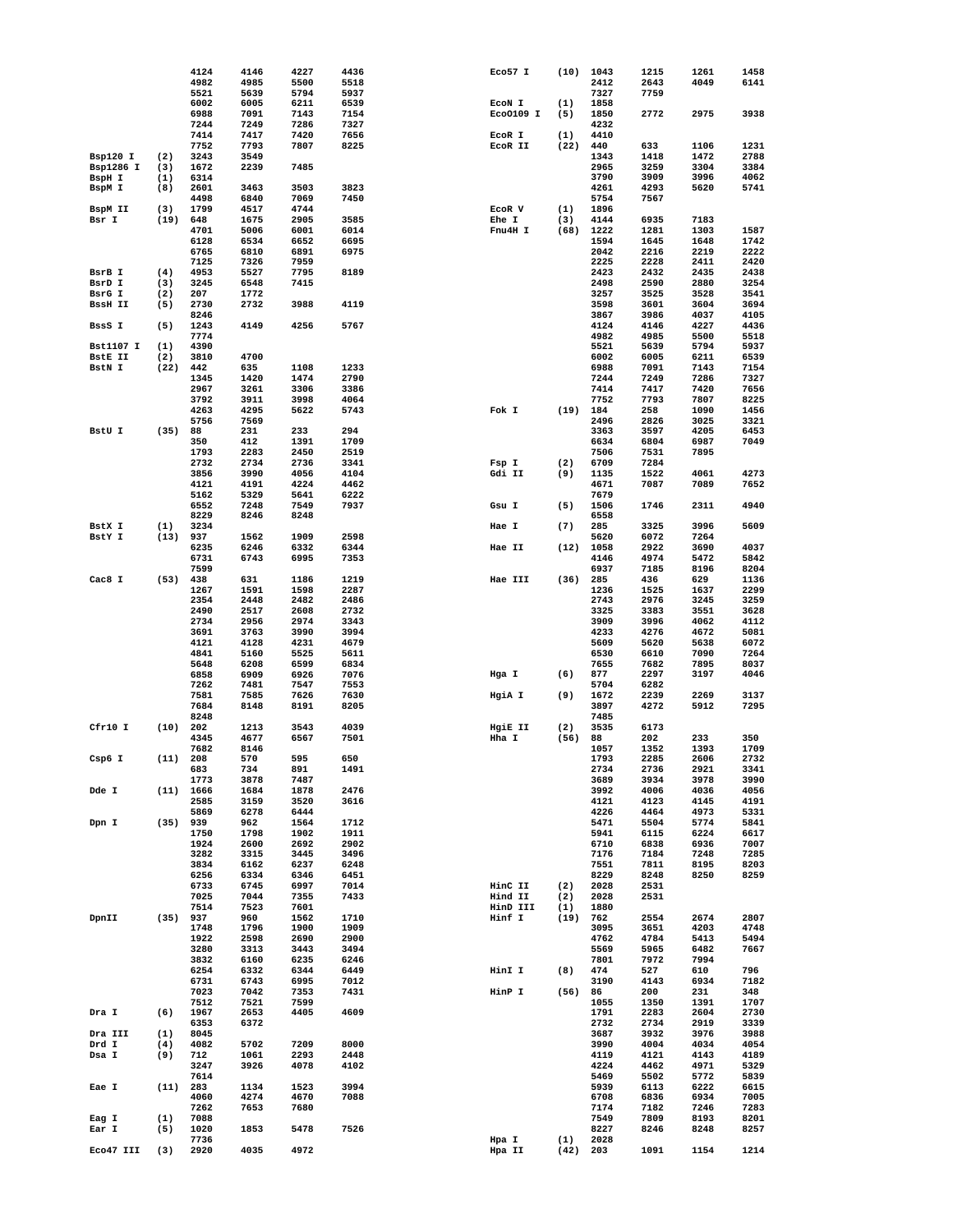|         |      | 1745         | 1800         | 1907         | 2300         | Nco I           | (5)        | 712          | 1061         | 2293         | 4078         |
|---------|------|--------------|--------------|--------------|--------------|-----------------|------------|--------------|--------------|--------------|--------------|
|         |      | 2565         | 2745         | 3090         | 3130         |                 |            | 7614         |              |              |              |
|         |      | 3380         | 3482         | 3544         | 3572         | Nde I           | (1)        | 586          |              |              |              |
|         |      | 3981         | 4040         | 4207         | 4346         | NgoM I          | (3)        | 4677         | 7682         | 8146         |              |
|         |      | 4518<br>5801 | 4678<br>5948 | 4745<br>5974 | 4821<br>6164 | Nla III         | (38)       | 162<br>1299  | 656<br>1329  | 716<br>1524  | 1065<br>1719 |
|         |      | 6568         | 6602         | 6669         | 6789         |                 |            | 1764         | 2235         | 2289         | 2297         |
|         |      | 6916         | 7087         | 7164         | 7186         |                 |            | 2829         | 2879         | 3102         | 3155         |
|         |      | 7214         | 7345         | 7435         | 7502         |                 |            | 3219         | 3450         | 3645         | 3660         |
|         |      | 7683         | 8147         |              |              |                 |            | 3765         | 3920         | 4082         | 4309         |
| Hph I   | (19) | 120          | 727          | 1076         | 1081         |                 |            | 4343         | 4491         | 4497         | 4561         |
|         |      | 1409         | 1433         | 1562         | 2815         |                 |            | 4677         | 4743         | 5598         | 6318         |
|         |      | 3805         | 3976         | 4276         | 4372         |                 |            | 6875         | 7056         | 7401         | 7587         |
|         |      | 4695         | 5298         | 6331         | 6558         |                 |            | 7618         | 7644         |              |              |
|         |      | 6730         | 7361         | 8047         |              | Nla IV          | (32)       | 819          | 1100         | 1638         | 1804         |
| Kas I   | (3)  | 4142         | 6933         | 7181         |              |                 |            | 1852         | 2325         | 2749         | 2773         |
| Mae I   | (13) | 944          | 1052         | 1787         | 1886         |                 |            | 2932         | 3245         | 3353         | 3374         |
|         |      | 1913<br>6342 | 2114<br>6677 | 4931<br>6741 | 6089<br>6883 |                 |            | 3517<br>3939 | 3551<br>4144 | 3627<br>4234 | 3799<br>4522 |
|         |      | 8196         |              |              |              |                 |            | 5049         | 5626         | 5665         | 6437         |
| Mae II  | (30) | 81           | 113          | 187          | 474          |                 |            | 6531         | 6572         | 6935         | 7183         |
|         |      | 486          | 527          | 610          | 691          |                 |            | 7218         | 8084         | 8105         | 8117         |
|         |      | 796          | 1037         | 1127         | 1340         | Nsi I           | (2)        | 3043         | 3221         |              |              |
|         |      | 1511         | 2794         | 3024         | 3289         | Nsp7524 I       | (8)        | 158          | 2285         | 3641         | 3656         |
|         |      | 5119         | 5231         | 5236         | 5302         |                 |            | 3761         | 4557         | 5594         | 7583         |
|         |      | 5334         | 6297         | 6713         | 6754         | NspB II         | (13)       | 2434         | 2450         | 2592         | 2754         |
|         |      | 7298         | 7485         | 7989         | 8001         |                 |            | 3500         | 3527         | 3603         | 4104         |
|         |      | 8044         | 8154         |              |              |                 |            | 4981         | 5936         | 6181         | 6928         |
| Mae III | (38) | 77           | 109          | 183          | 218          |                 |            | 7288         |              |              |              |
|         |      | 266          | 337          | 413          | 500          | NspH I          | (8)        | 162          | 2289         | 3645         | 3660         |
|         |      | 849<br>2053  | 1245<br>2457 | 1734<br>2804 | 1778<br>3197 | Pac I           | (2)        | 3765<br>9    | 4561<br>5409 | 5598         | 7587         |
|         |      | 3395         | 3810         | 3959         | 4361         | PaeR7 I         | (1)        | 1871         |              |              |              |
|         |      | 4682         | 4700         | 5062         | 5120         | Pal I           | (36)       | 285          | 436          | 629          | 1136         |
|         |      | 5213         | 5232         | 5237         | 5281         |                 |            | 1236         | 1525         | 1637         | 2299         |
|         |      | 5303         | 5335         | 5950         | 6013         |                 |            | 2743         | 2976         | 3245         | 3259         |
|         |      | 6129         | 6412         | 7302         | 7608         |                 |            | 3325         | 3383         | 3551         | 3628         |
|         |      | 8218         | 8230         |              |              |                 |            | 3909         | 3996         | 4062         | 4112         |
| Mbo I   | (35) | 937          | 960          | 1562         | 1710         |                 |            | 4233         | 4276         | 4672         | 5081         |
|         |      | 1748         | 1796         | 1900         | 1909         |                 |            | 5609         | 5620         | 5638         | 6072         |
|         |      | 1922         | 2598         | 2690         | 2900         |                 |            | 6530         | 6610         | 7090         | 7264         |
|         |      | 3280         | 3313         | 3443         | 3494         |                 |            | 7655         | 7682         | 7895         | 8037         |
|         |      | 3832         | 6160         | 6235         | 6246         | PflM I          | (1)        | 2795         |              |              |              |
|         |      | 6254         | 6332         | 6344         | 6449         | Ple I           | (3)        | 4756         | 5973         | 7980         |              |
|         |      | 6731         | 6743         | 6995         | 7012         | Pme I           | (1)        | 4405         |              |              |              |
|         |      | 7023         | 7042         | 7353         | 7431         | PpuM I          | (3)        | 1850         | 2772         | 3938         |              |
| Mbo II  | (19) | 7512<br>1036 | 7521<br>1306 | 7599<br>1351 | 1354         | Psp1406 I       | (1)<br>(3) | 6713<br>2564 | 2744         | 4820         |              |
|         |      | 1547         | 1869         | 3188         | 3278         | PspA I<br>Pst I | (4)        | 2412         | 2439         | 2869         | 3602         |
|         |      | 3479         | 3516         | 4037         | 5466         | Pvu II          | (6)        | 2592         | 3500         | 3527         | 3603         |
|         |      | 6255         | 6328         | 6727         | 7542         |                 |            | 6928         | 7288         |              |              |
|         |      | 7752         | 7834         | 8184         |              | Rsa I           | (11)       | 209          | 571          | 596          | 651          |
| Mme I   | (5)  | 2382         | 2577         | 5808         | 5992         |                 |            | 684          | 735          | 892          | 1492         |
|         |      | 8021         |              |              |              |                 |            | 1774         | 3879         | 7488         |              |
| Mnl I   | (56) | 56           | 304          | 893          | 1021         | Rsr II          | (1)        | 7698         |              |              |              |
|         |      | 1071         | 1152         | 1158         | 1251         | Sac I           | (2)        | 2269         | 4272         |              |              |
|         |      | 1389         | 1401         | 1452         | 1572         | Sac II          | (2)        | 2451         | 4105         |              |              |
|         |      | 1854         | 1863         | 1944         | 1983         | Sap I           | (3)        | 5478         | 7526         | 7736         |              |
|         |      | 1992         | 2423         | 2642         | 2647         | Sau3A I         | (35)       | 937          | 960          | 1562         | 1710         |
|         |      | 2762         | 2846         | 3096         | 3211         |                 |            | 1748         | 1796         | 1900         | 1909         |
|         |      | 3341         | 3410         | 3856         | 3950         |                 |            | 1922<br>3280 | 2598         | 2690<br>3443 | 2900<br>3494 |
|         |      |              |              |              |              |                 |            |              |              |              |              |
|         |      | 4003         | 4108         | 4130         | 4133         |                 |            |              | 3313         |              |              |
|         |      | 4145         | 4165         | 4338         | 4467         |                 |            | 3832         | 6160         | 6235         | 6246         |
|         |      | 4742         | 4865         | 4932         | 4956         |                 |            | 6254         | 6332         | 6344         | 6449         |
|         |      | 5214<br>5775 | 5361<br>6026 | 5492<br>6426 | 5702<br>6507 |                 |            | 6731<br>7023 | 6743<br>7042 | 6995<br>7353 | 7012<br>7431 |
|         |      | 6653         | 6947         | 7033         | 7097         |                 |            | 7512         | 7521         | 7599         |              |
|         |      | 7233         | 7590         | 7782         | 8073         | Sau96 I         | (29)       | 435          | 628          | 1235         | 1636         |
| Msc I   | (3)  | 285          | 3996         | 7264         |              |                 |            | 1719         | 1850         | 2297         | 2742         |
| Mse I   | (33) | 5            | 9            | 979          | 1809         |                 |            | 2748         | 2772         | 2975         | 3243         |
|         |      | 1966         | 2027         | 2148         | 2573         |                 |            | 3244         | 3382         | 3549         | 3550         |
|         |      | 2652         | 3004         | 3589         | 3637         |                 |            | 3626         | 3797         | 3907         | 3938         |
|         |      | 4404         | 4608         | 4711         | 4886         |                 |            | 4016         | 4111         | 4232         | 5079         |
|         |      | 5025         | 5128         | 5251         | 5405         |                 |            | 6529         | 6608         | 6625         | 7698         |
|         |      | 5409         | 6300         | 6352         | 6357         |                 |            | 8036         |              |              |              |
|         |      | 6371         | 6424         | 6659         | 6698         | SCrF I          | (41)       | 442          | 635          | 1092         | 1108         |
|         |      | 7855<br>8252 | 7867         | 7884         | 7982         |                 |            | 1233<br>1746 | 1345<br>2301 | 1420<br>2565 | 1474<br>2566 |
| Msl I   | (6)  | 717          | 1549         | 3232         | 3297         |                 |            | 2745         | 2746         | 2790         | 2967         |
|         |      | 4492         | 7619         |              |              |                 |            | 3091         | 3261         | 3306         | 3386         |
| Msp I   | (42) | 203          | 1091         | 1154         | 1214         |                 |            | 3483         | 3573         | 3792         | 3911         |
|         |      | 1745         | 1800         | 1907         | 2300         |                 |            | 3982         | 3998         | 4064         | 4208         |
|         |      | 2565         | 2745         | 3090         | 3130         |                 |            | 4263         | 4295         | 4821         | 4822         |
|         |      | 3380         | 3482         | 3544         | 3572         |                 |            | 5622         | 5743         | 5756         | 5974         |
|         |      | 3981         | 4040         | 4207         | 4346         |                 |            | 6670         | 6789         | 7186         | 7346         |
|         |      | 4518         | 4678         | 4745         | 4821         |                 |            | 7569         |              |              |              |
|         |      | 5801         | 5948         | 5974         | 6164         | Sec I           | (37)       | 712          | 1061         | 1091         | 1231         |
|         |      | 6568         | 6602         | 6669         | 6789         |                 |            | 1394         | 1418         | 1473         | 2293         |
|         |      | 6916<br>7214 | 7087<br>7345 | 7164<br>7435 | 7186<br>7502 |                 |            | 2300<br>2966 | 2448<br>2978 | 2564<br>3090 | 2744<br>3247 |
|         |      | 7683         | 8147         |              |              |                 |            | 3260         | 3384         | 3385         | 3482         |
| MspA1 I | (13) | 2434         | 2450         | 2592         | 2754         |                 |            | 3910         | 3926         | 3997         | 4078         |
|         |      | 3500         | 3527         | 3603         | 4104         |                 |            | 4102         | 4114         | 4132         | 4207         |
|         |      | 4981         | 5936         | 6181         | 6928         |                 |            | 4733         | 4820         | 4821         | 4930         |
|         |      | 7288         |              |              |              |                 |            | 5754         | 6787         | 6991         | 7345         |
| Mun I   | (2)  | 2015         | 2548         |              |              |                 |            | 7614         |              |              |              |
| Nae I   | (3)  | 4679         | 7684         | 8148         |              | SfaN I          | (20)       | 710          | 1162         | 1438         | 1453         |
| Nar I   | (3)  | 4143         | 6934         | 7182         |              |                 |            | 1552         | 2080         | 3029         | 3049         |
| Nci I   | (19) | 1092         | 1746         | 2301         | 2565         |                 |            | 3834         | 4226         | 4307         | 5432         |
|         |      | 2566         | 2745         | 2746         | 3091         |                 |            | 5470         | 5690         | 7141         | 7396         |
|         |      | 3483         | 3573         | 3982         | 4208         |                 |            | 7480         | 7544         | 7612         | 7819         |
|         |      | 4821<br>6789 | 4822<br>7186 | 5974<br>7346 | 6670         | Sfc I           | (6)        | 2408<br>5859 | 2435<br>6050 | 2865         | 3598         |